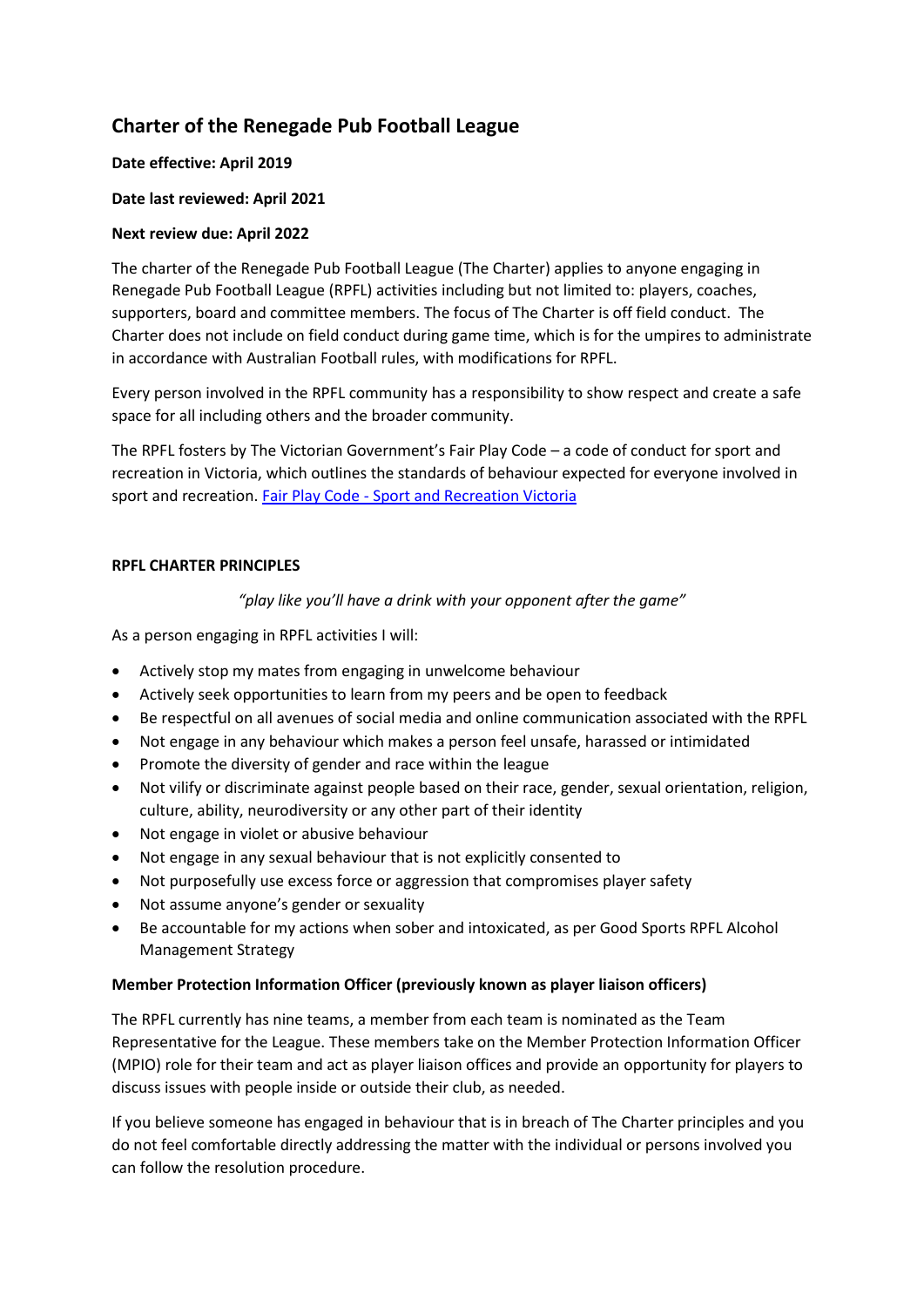#### **RESOLUTION PROCEDURE**

The RPFL requires that all issues of conflict or grievance are resolved to the satisfaction of members in a timely fashion. All members have a responsibility to participate in reasonable actions to resolve issues. The procedures below detail the level of involvement for expediting issue resolution.

We strongly encourage that any person wishing to raise an issue or grievance should in the first instance attempt to resolve the issue themselves directly with the people involved if safe to do so. If appropriate steps for self-resolution have been carried out or are not possible in the particular circumstance a player can follow the following resolution process;

- *1)* Raise the issue with your team representative/MPIO/player liaison, or an MPIO/player liaison from another team or another appropriate delegate. As soon as possible after the issue has been reported the claimant and delegate must discuss and try to resolve the issue, if deemed an issue relevant to the club or league. (NB: personal issues are encouraged to be resolved by the persons involved. The League does not facilitate personal issue resolution.) *If the nature of the incident is serious or life threatening, contact Victoria Police (000) or other relevant service professionals immediately.*
- 2) If the issue is unlikely to be resolved satisfactorily in a timely fashion and/or if the offended individual believes the matter to be of a serious nature, then the Team Representative/MPIO may bring the matter to the attention of the Club Leadership Group and discussions with the alleged offending member may occur and sanctions may be imposed.
- 3) The Club Leadership Groups will take all the reasonable steps to resolve the issue. In attempting to resolve the issue, all parties should take account the following factors:
	- a) The extent of the issue, i.e., if it is likely to have a wider effect in the Club or community
	- b) The number of players or teams affected
	- c) Whether appropriate temporary measures are possible or desirable
	- d) The expected time before the issue can be addressed
	- e) What resources may be needed to resolve the issue.

4)The Club Leadership Group may call on the Board for assistance. Any team matter reported directly to the Board, where the team MPIO or Club Leadership Group have not been given the initial opportunity to resolve any such issue, will be referred back to the MPIO or Club Leadership Group.

5) The final decision with regard to any resolution that has not been resolved at the Club Leadership Group will be referred to the Board for resolution and sanctions may be applied by a Board member/s.

^Club Leadership Group is defined as a selected group of people from each club who typically make governance decisions on behalf of the team and/or who help lead and coordinate team initiatives. Each team is responsible for constructing their own Club Leadership Group and as a result the size and composition of each group may vary across teams.

#### **Grounds for Suspension or Disqualification:**

If a member of the league believes that the RPFL Charter is not being upheld by an individual, depending on the severity and nature of the incident, consequences can be applied to match the nature of the incident.

Specifically, examples of the following will be considered serious:

• Verbal, physical, racial or sexual abuse;